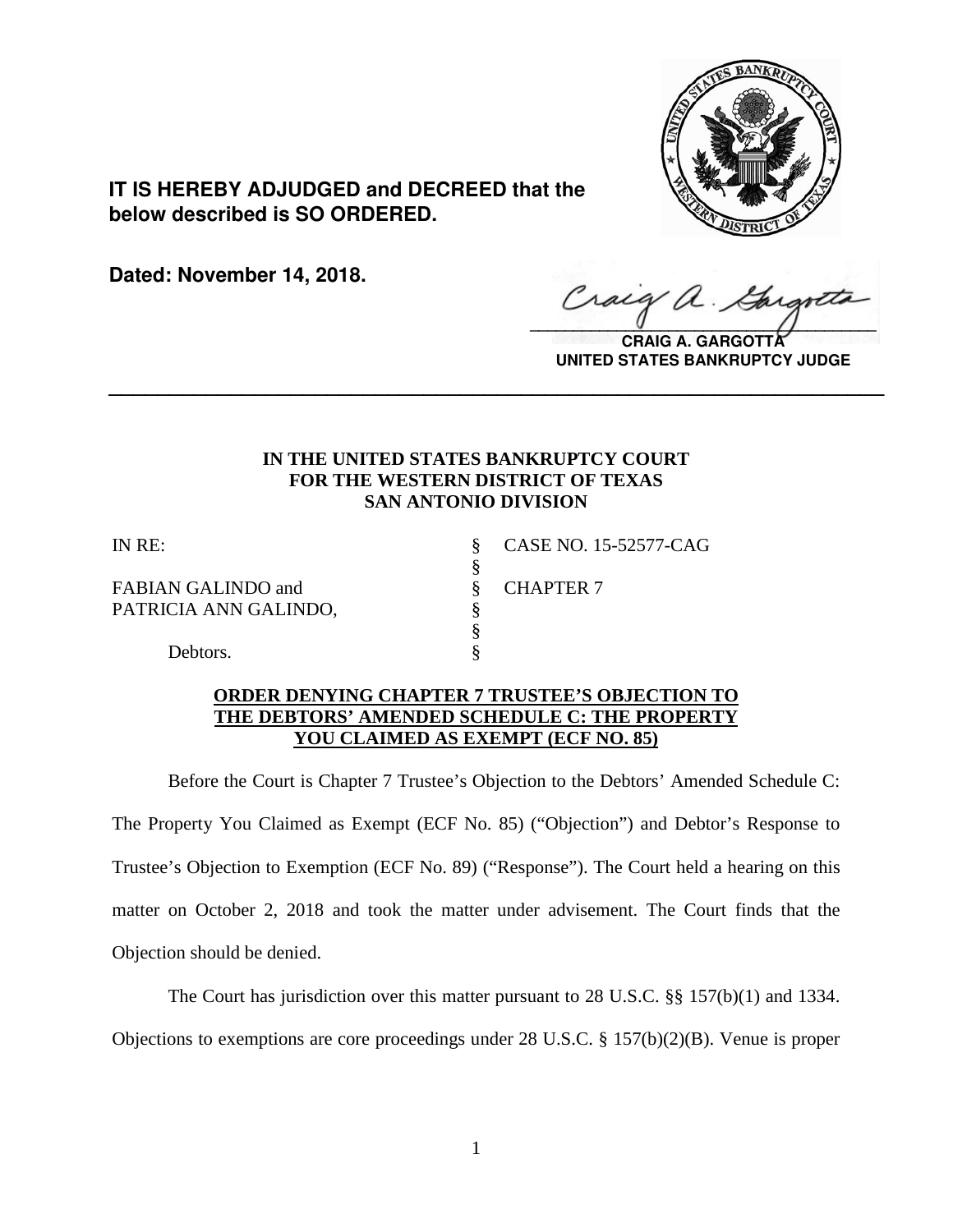under 28 U.S.C. §§ 1408 and 1409. This matter is referred to this Court pursuant to the District's Standing Order of Reference.

#### **BACKGROUND**

Fabian and Patricia Ann Galindo ("Debtors") filed a Chapter 13 petition for relief on October 23, 2015. As part of their chapter 13 petition, Debtors listed the following assets under the Schedule B category for automobiles, trucks, trailers, and other vehicles and accessories category: 2012 Ford F-150 ("F-150"), 2011 Chevrolet Camaro LS ("Camaro"), 1995 Dodge Caravan, one trailer with 8 x 6 flatbed, and 2007 Harley Davidson Sportster ("Sportster") (ECF No. 1). On their Schedule C ("Initial Schedule C"), Debtors claimed exemptions in the Camaro and the Sportster pursuant to Tex. Prop. Code  $\S$  42.001(a)(1), (2) and 42.002(a)(9) (ECF No. 1). No party objected to Debtors' claimed exemptions in the Camaro and the Sportster. The Court confirmed Debtors' Chapter 13 plan on December 18, 2015 (ECF No. 29). Debtors continued their Chapter 13 case until they voluntarily converted their case to a Chapter 7 proceeding on March 1, 2018 (ECF No. 53).

After Debtors converted their case, Debtors and Ford Motor Credit Company LLC ("Ford Motor Credit") entered into an Agreed Order Lifting Stay (ECF No. 68) on May 1, 2018, that terminated the automatic stay as to the F-150. Subsequently, Ford Motor Credit repossessed and sold the F-150 in an auction. Ford Motor Credit sent the Chapter 7 Trustee ("Trustee") a check in the amount of \$9,723.95 which was the surplus of proceeds that remained after Ford Motor Credit satisfied its lien on the F-150 (the "F-150 Proceeds"). Trustee sent Debtors a copy of the check to inform them of the surplus proceeds.

On May 8, 2018, Randolph Brooks Federal Credit Union ("RBFCU") obtained an Order Lifting Stay of Actions against the Camaro (ECF No. 73). RBFCU liquidated the Camaro and filed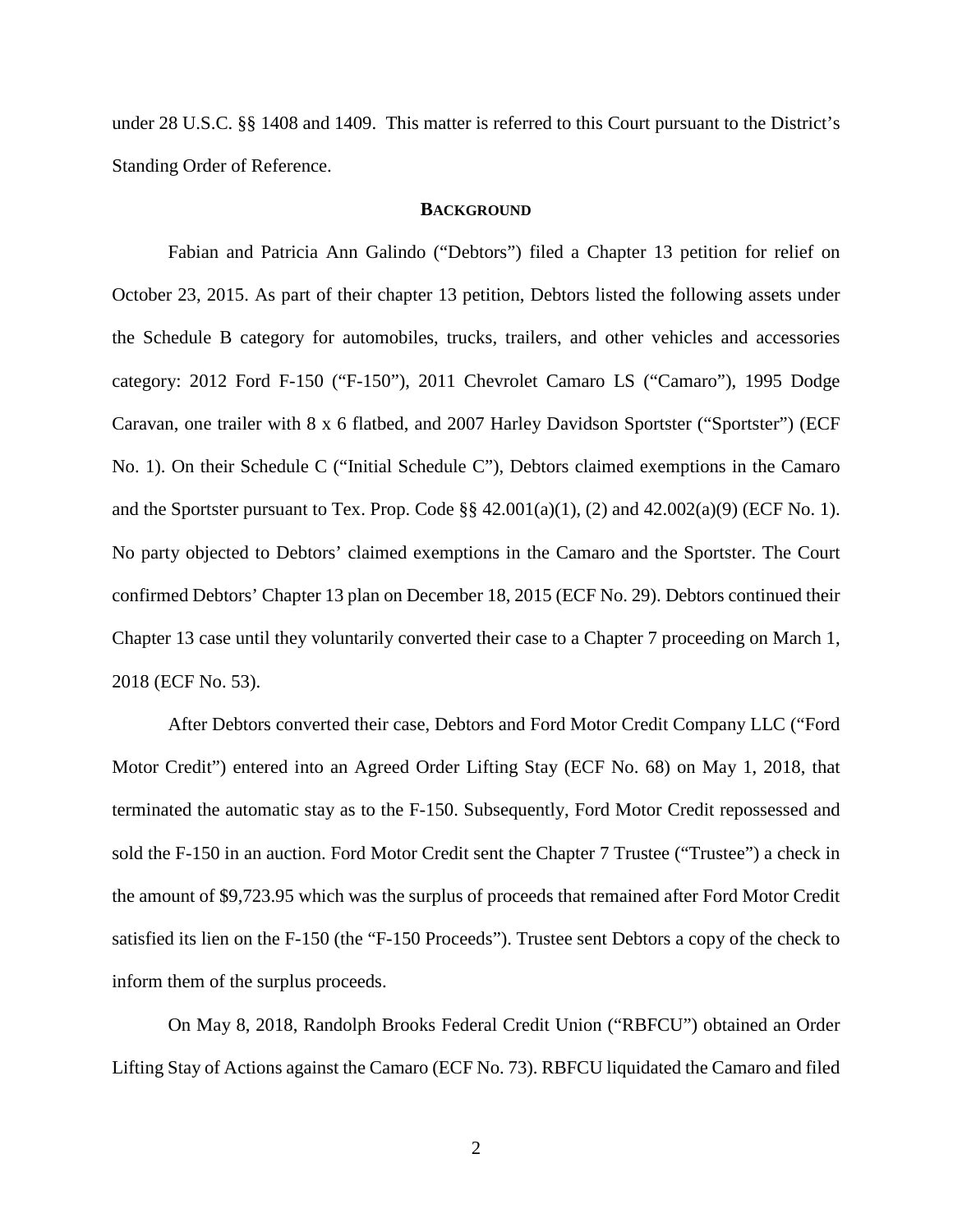Amended Proof of Claim No. 4 on July 19, 2018. RBFCU's claim shows that sales proceeds from the Camaro were applied to four obligations owed to RBFCU that were cross-collateralized, including a lien note on the Camaro, two lines of credit, and a personal loan. After RBFCU applied sale proceeds from the Camaro to Debtors' four obligations, a deficiency balance of \$797.87 remained.

On June 22, 2018, Debtors filed Amended Schedules B and C (ECF No. 82). In their amended Schedule C ("Amended Schedule C"), Debtors changed their automobile exemptions, claiming an exemption in: (1) the Sportster, and (2) in the F-150 Proceeds. Debtors' description of the F-150 Proceeds in Amended Schedules B and C states as follows:

2012 Ford F-150 (53,000 miles) - vehicle surrendered post-conversion. After vehicle auctioned by Creditor, post-conversion to Ch 7, surplus of \$9723.95. Actual balance owed on date of conversion is unknown due to payments made during Ch 13 and interest.

On July 2, 2018, Trustee filed the Objection. On July 23, 2018, Debtors filed their Response. The Court held a hearing on the Objection on October 2, 2018.

### **CONTENTIONS OF THE PARTIES**

In his Objection, Trustee argues that he is prejudiced by Debtors' removal of the Camaro and addition of the F-150 Proceeds on their Amended Schedule C. Specifically, Trustee asserts that he suffered prejudice because he was deprived of the opportunity to liquidate the Camaro. Additionally, Trustee argues that Debtors' exemption in the Camaro removed it from the estate, and that removal of the Camaro from Debtors' Amended Schedule C did not cause it to come back into the estate to be administered as an asset. Trustee requests: (1) that the Court deny and overrule Debtors' claim of exemption in the proceeds of the F-150; and (2) that the proceeds of the liquidation of the F-150 in the amount of \$9,723.95 remain an asset of the estate for administration by Trustee.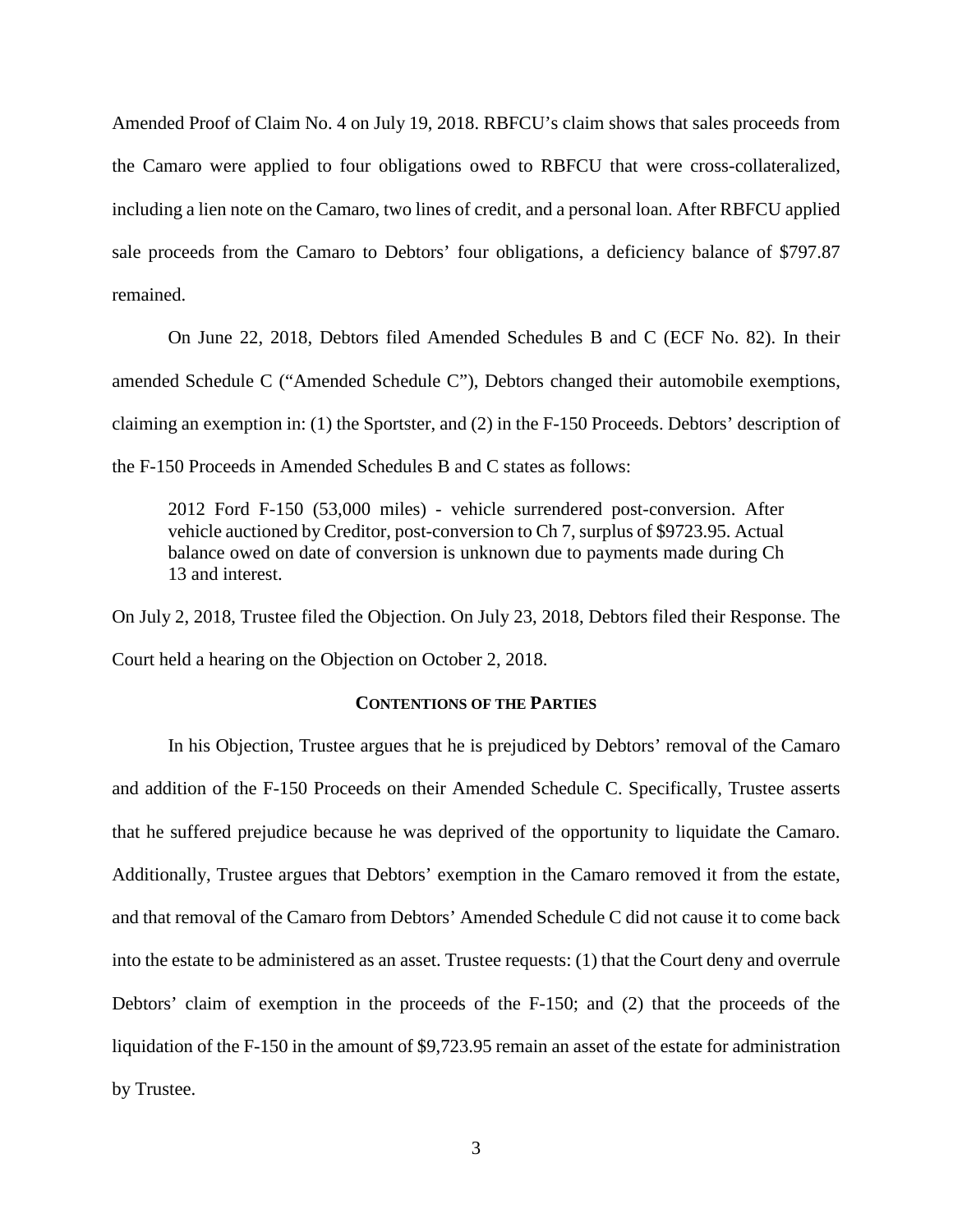In their Response, Debtors argue that they have properly claimed an exemption in one vehicle per driver in the household as permitted by Tex. Prop. Code  $\S$ § 42.001(a)(1), (2) and  $42.002(a)(9)$  and, as such, they are entitled to amend their schedule of exemptions to remove the Camaro and include the  $F-150$  $F-150$  $F-150$  Proceeds.<sup>1</sup> Debtors further argue that changing their exemption from the Camaro to the F-150 Proceeds did not prejudice Trustee or unsecured creditors because there was no equity in the Camaro. At oral argument, Debtors argued that under the Supreme Court's decision in *Schwab v. Reilly*, 560 U.S. 770 (2010), their claimed exemption of \$10,000.00 in the Camaro guaranteed the dollar amount of the vehicle exemption generally, and if the exemption claimed is "dollar limited," then "the asset does not leave the estate."<sup>[2](#page-3-1)</sup> (Trial Audio, October 2, 2018, 55:43−56:04).

### **LEGAL ANALYSIS**

Section 522(l) of the Bankruptcy Code allows a debtor, upon filing a petition for relief, to file a list of exempt property that "[removes] certain property from the estate under federal or state law, thereby shielding it from creditors." *In re DeBerry*, 884 F.3d 526, 528 (5th Cir. 2018). Federal Rule of Bankruptcy Procedure 4003(b) sets the deadline for filing an objection to a debtor's exemptions, giving a party in interest thirty days to object after either (i) the conclusion of the § 341(a) meeting of creditors, or (ii) any amendment to the list of exempt assets is made, whichever is later. Pursuant to Bankruptcy Rule 4003(c), the party objecting to the amendment of an exemption has the burden of proving that the debtor's exemptions are not properly claimed. *In re Shurley*, 163 B.R. 286, 291 (Bankr. W.D. Tex. 1993). The burden of proof in Rule 4003 objections

<span id="page-3-0"></span><sup>&</sup>lt;sup>1</sup> Since the inception of the case, Debtors have continued to claim the Sportster as one of their permitted exemptions. Trustee does not contest Debtors' exemption in the Sportster.<br><sup>2</sup> The Court does not address Debtors' arguments that *Schwab v. Reilly* is a defense to Trustee's Objection because

<span id="page-3-1"></span>Trustee, as the objecting party, has the burden of proving that the exemptions are not properly claimed. *See* Fed. R. Bankr. P. 4003(c).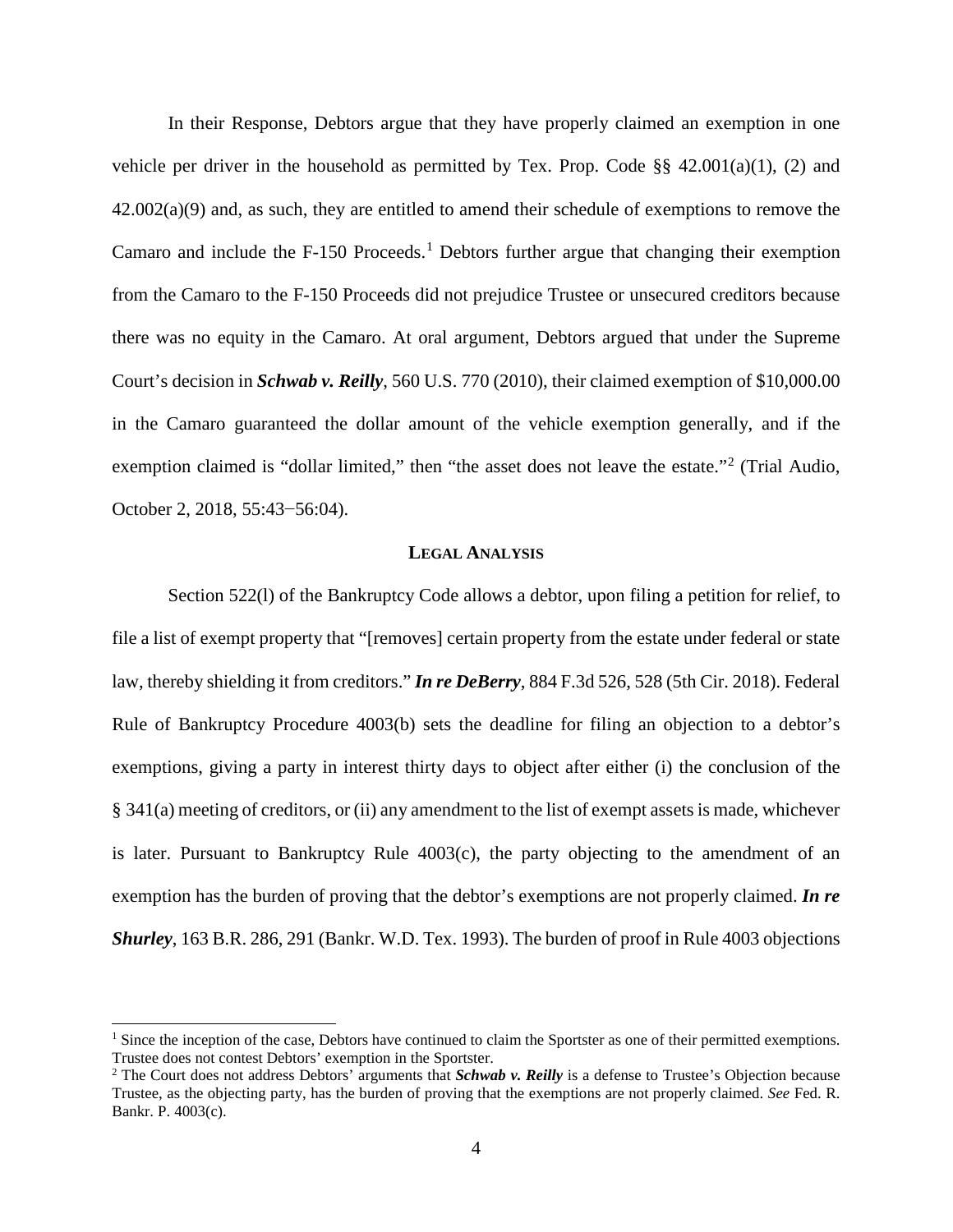is a preponderance of the evidence. *Id*. (citations omitted). "If the evidence is such that a decision on a point cannot be made one way or the other, the party with the burden of proof loses." *Id*. (quoting *Texas Distribs., Inc. v. Local Union No. 100*, 598 F.2d 393, 402 (5th Cir. 1979)).

In the present case, Trustee contends that he has been prejudiced by Debtor's amended exemption in the F-150 Proceeds. A debtor may amend his schedules, including his schedule of exemptions, "as a matter of course at any time before the case is closed." Fed. R. Bankr. P. 1009(a). In general, courts allow liberal amendment of exemption claims unless there is a showing of bad faith, concealment of property, or prejudice. [3](#page-4-0) *Stinson v. Williamson (In re Williamson)*, 804 F.2d 1355, 1358 (5th Cir. 1986). In determining whether an amendment would prejudice a party in interest, "a court must determine whether the creditor would be adversely affected by having detrimentally relied on the debtor's initial position." 9 *Collier on Bankruptcy* ¶ 1009.02[1], p. 1009 (Lawrence P. King et al. eds.,  $16<sup>th</sup>$  ed. rev. 2018).

Trustee's Objection refers to this Court's holding in *In re Schellenberg* to support his assertion that prejudice is cause to deny Debtors' amended claim of exemption in the F-150 Proceeds. *In re Schellenberg*, No. 09-10272-CAG, 2010 WL 1856351 (Bankr. W.D. Tex. May 7, 2010). In *Schellenberg*, this Court found that the chapter 7 trustee suffered prejudice due to detrimental reliance when debtors, who switched from Texas-state exemptions to federal exemptions, were able to "exempt more property than was originally claimed and was originally exempt."[4](#page-4-1) *In re Schellenberg*, 2010 WL 1856351 at \*3. Unlike in *Schellenberg*, here, Debtors' amendments did not allow them to exempt more property than was originally clamed and

<span id="page-4-0"></span><sup>&</sup>lt;sup>3</sup> Trustee did not allege that Debtors' amendments were made in bad faith or to conceal property. As such, the Court's analysis focuses solely on Trustee's claims of prejudice.

<span id="page-4-1"></span><sup>4</sup> In *Schellenberg*, debtors initially exempted their homestead under Texas-state exemptions. After debtors' homestead was foreclosed upon, their case was converted from chapter 13 to chapter 7. Post-conversion, debtors amended their schedules to claim federal exemptions, which resulted in new exemptions in four checking accounts and one savings account, a personal injury award, and some miscellaneous items.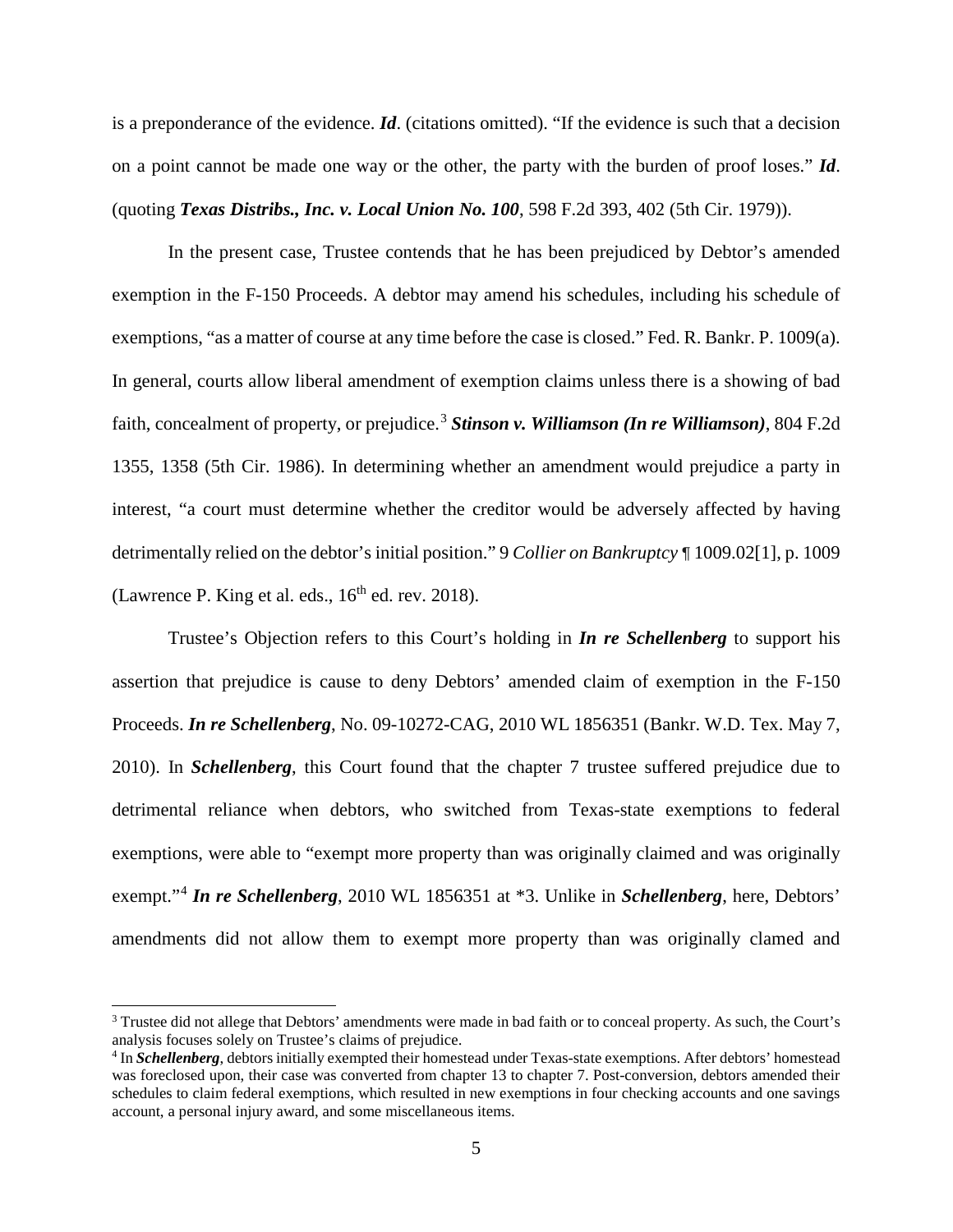originally exempt. In their Initial Schedule C and their Amended Schedule C, Debtors claimed Texas-state exemptions. Under TEX. PROP. CODE § 42.002(a)(9), Debtors' Initial Schedule C and Amended Schedule C claimed exemptions in two vehicles for two drivers, or one exemption per each debtor who held a driver's license. [5](#page-5-0) (ECF Nos. 1, 82).

Other courts have found that detrimental reliance was shown when a trustee "engaged in efforts to sell certain property, which efforts he or she might have foregone had the debtor initially claimed such property as exempt." *In re Cudeyro*, 213 B.R. 910, 919 (Bankr. E.D. Pa. 1997) (citations omitted). Similarly, courts have found prejudice in situations where "expenses have been incurred by the estate in order to recover or monetize an asset for the benefit of creditors, only to have the debtor then amend his exemptions to include the asset." *In re Bowen*, No. 03-43409-rfn-7, 2005 Bankr. LEXIS 824 at \*11 (Bankr. N.D. Tex. Feb. 7, 2005). Additionally, courts have determined that amended schedules should be disallowed as prejudicial if "a distribution of assets has already been made on the basis of exemptions previously claimed." *Id*. (citations omitted); *see In re Talmo*, 185 B.R. 637 (Bank. S.D. Fla. 1995) (finding amendment was prejudicial where debtor waited to exempt property until after trustee procured order authorizing sale of that property).

Here, neither Trustee's Objection nor his testimony provide evidence to establish that he took affirmative actions based on his reliance in Debtors' claimed exemptions. The Court agrees that Trustee could not have liquidated the Camaro after the Conversion Date because it was listed as an exempt asset on Debtors' Initial Schedule C. Trustee, however, could have tried to sell the F-150 before Ford Motor Credit entered into the Agreed Order Lifting Stay that allowed it to

<span id="page-5-0"></span> <sup>5</sup> Debtors chose Texas state exemptions. Under the Texas Property Code, a debtor may exempt a "two-wheeled, threewheeled, or four-wheeled motor vehicle for each member of a family or single adult who holds a driver's license . . . ," TEX. PROP. CODE § 42.002(a)(9).